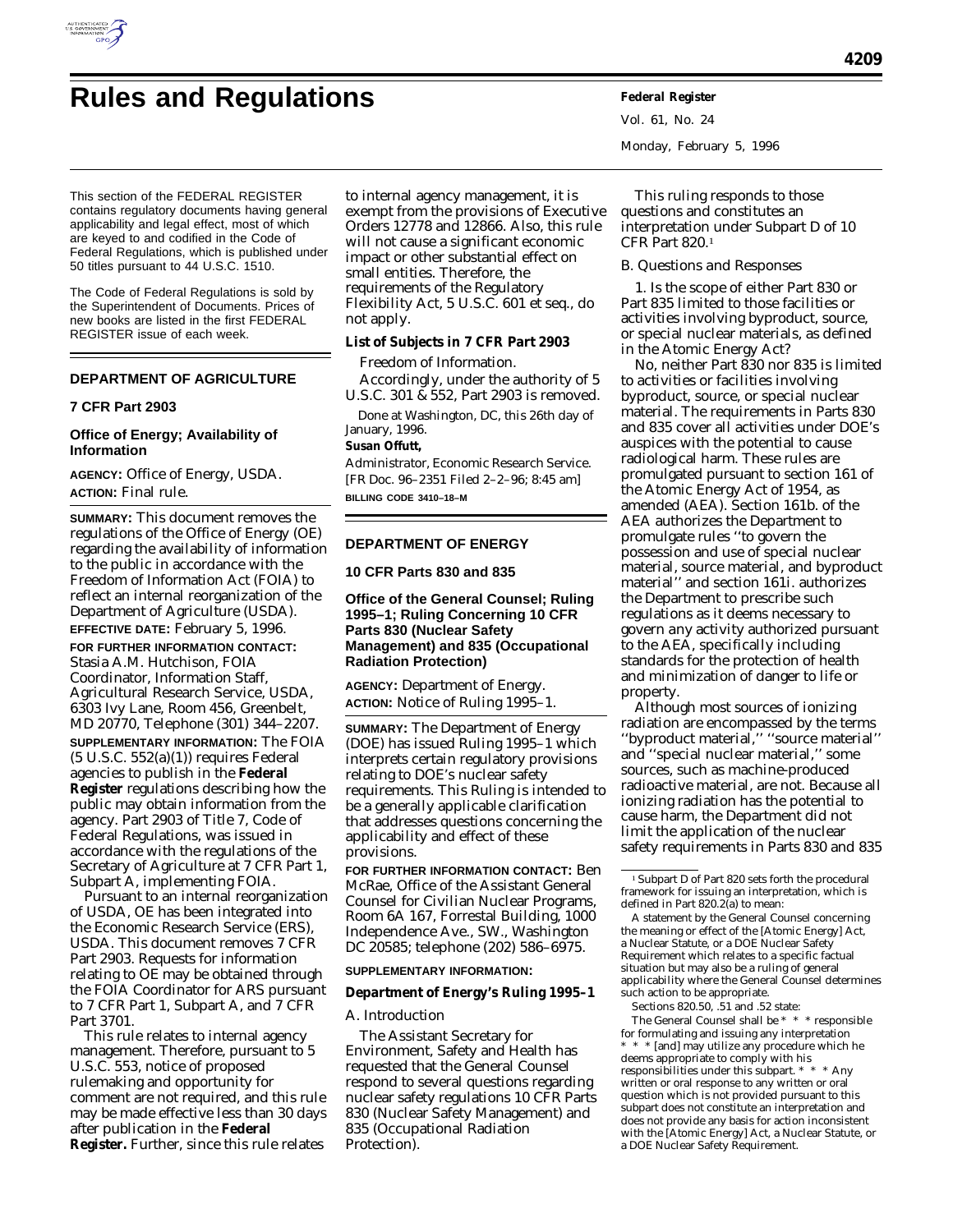to situations involving byproduct, source and special nuclear material.

Part 830 covers activities at facilities even where no nuclear material is present such as facilities that prepare the nonnuclear components of nuclear weapons, but which could cause radiological damage at a later time. 10 CFR 830.3(a)(6).

2. Do Parts 830 and 835 apply to Government employees in general and to the Department's Government-owned, Government-operated facilities specifically?

Part 830. Part 830.1 states that it governs the conduct of the Department's ''management and operating contractors and other persons at DOE nuclear facilities.'' 2 Section 830.4(a) provides that no *person* shall take or cause to be taken any action inconsistent with Part 830 or any document implementing Part 830. The definition of ''person'' in Part 830 excludes the Department, the Nuclear Regulatory Commission (NRC), as well as their employees when these employees are acting within the scope of their employment.3 Therefore, the requirements in Part 830 do not apply to DOE employees.4

The preamble to the final Part 830 rule explained that the Department rejected comments that Part 830 be expanded to include DOE employees. The Department found that equivalent requirements were imposed on its employees through DOE directives.<sup>5</sup>

The requirements in Part 830 do not apply to the Department's Governmentowned, Government-operated (GOGOs) facilities.6 While the definition of

*Person* means any individual, corporation, partnership, firm, association, trust, estate, public or private institution, group, Government agency, any State or political subdivision of, or any political entity within a State, any foreign government or nation or other entity and any legal successor, representative, agent or agency of the foregoing; *provided that person does not include the Department or the United States NRC.* (emphasis added)

The only government agencies and employees thereof excluded from this definition are the Department and the NRC.

4Section 830.4(b) states:

With respect to a particular DOE nuclear facility, the contractor responsible for the design, construction, operation, or decommissioning of that facility shall be responsible for implementation of, and compliance with, the requirements of this part. Section 830.4(a) states:

No person shall take or cause to be taken any action inconsistent with the requirements of this part or any program, plan, schedule, or other process established by this part.

5 59 FR 15845 (1994).

6 DOE is considering expanding the scope of 830 to cover GOGOs and has requested comments on

nuclear facility in Part 830 does not contain an explicit exclusion for facilities operated by the Department, Part 830 only covers nuclear facilities operated and managed by a contractor. GOGOs are governed by the nuclear safety provisions contained in DOE directives.

Part 835. The requirements in Part 835 apply to DOE employees. The scope provision, section 835.1(a), does not limit its applicability to contractors.<sup>7</sup> Moreover, the general rule provision of section 835.3(a) explicitly provides that DOE personnel shall act consistently with the requirements of Part 835.8

The requirements in Part 835 also apply to activities at the Department's Government-owned, Governmentoperated facilities. Unlike Part 830, the general rule provision of Part 835 explicitly provides that, where there is no contractor responsible for a DOE activity, the Department shall ensure the implementation of and compliance with the requirements of Part 835.9

3. Is the scope of either Part 830 or Part 835 limited to those facilities or activities subject to civil penalties?

No, neither Part 830 nor 835 is not limited to those facilities or activities subject to civil penalties. The Department's authority to regulate its activities and those of its contractors derives from section 161 of the AEA. Section 161i. extends this authority to all activities undertaken by or for the Department pursuant to the AEA. The Price-Anderson Amendments Act of 1988 added section 234A to the Atomic Energy Act to provide the Department with authority to assess civil penalties for violations of rules, regulations or orders relating to nuclear safety by contractors and subcontractors who are indemnified by the Department pursuant to the Price-Anderson Act.10

The rules in this part establish radiation protection standards, limits, and program requirements for protecting individuals from ionizing radiation resulting from the conduct of DOE activities.

8Section 835.3(a) states:

No person or *DOE personnel* shall take or cause to be taken any action inconsistent with the requirements of:

(1) This part; or

(2) Any program, plan, schedule, or other process established by this part. (emphasis added) 9Section 835.3(c) states:

Where there is no contractor for a DOE activity, DOE shall ensure implementation of and compliance with the requirements of this part.

subcontractor or supplier thereto) who violates (or

<sup>10</sup> Section 234A.a. states: Any person who has entered into an agreement of indemnification under subsection 170d. (or any Section 234A did not limit the Department's regulatory authority under the Atomic Energy Act to those situations where the Department can assess civil penalties (that is, situations where there is a Price-Anderson indemnity agreement). Nor does Part 820, 830, or 835 contain any provision that would limit the exercise of this authority to only those facilities or activities subject to civil penalties.

4. To what extent do Parts 830 and 835 apply to subcontractors and suppliers, and is applicability dependent upon indemnification under the Price-Anderson provisions of the Atomic Energy Act?

Both Parts 830 and 835 apply to subcontractors and suppliers. As discussed in the response to question 3, there is no provision in the AEA or in 10 CFR Part 820, 830, or 835 that would limit the applicability of the requirements in Parts 830 and 835 to persons indemnified under the Price-Anderson provisions of the Atomic Energy Act.11 Both parts provide that ''no person shall take or cause to be taken any action inconsistent with the requirements of the[ese] Part[s] or any program, plan, schedule, or other process established by the[ese] Part[s]."<sup>12</sup> As discussed in the response to question 2, the definition of ''person'' in Parts 830 and 835 covers all individuals and entities other than the Department, the Commission and their employees. Thus, Parts 830 and 835 and implementation plans adopted thereunder apply to all contractors, subcontractors, suppliers and their employees. Even a visitor to a facility is obligated to comply with applicable requirements in these rules.

5. To what extent are activities performed on a DOE site subject to Parts 830 and 835 if they are regulated by the Nuclear Regulatory Commission (including activities certified by the NRC under section 1701 of the Atomic Energy Act) or by a State under an agreement with the NRC?

Both Parts 830 and 835 contain an explicit exclusion for activities regulated through a license by the Nuclear Regulatory Commission or a State under an Agreement with the

 $^{12}$  Sections 830.4(a) and 835.3(a) are set forth in footnotes 4 and 8, *supra.*

<sup>2</sup>Section 830.1 states:

This part governs the conduct of the Department of Energy (DOE) management and operating contractors and other persons at DOE nuclear facilities.

<sup>3</sup>Sections 830.3(a) and 835.2(a) state:

this issue in its Notice of limited reopening of comment periods published on August 31, 1995, 60 FR 45381.

<sup>7</sup>Section 835.1(a) states:

whose employee violates) any applicable rule, regulation, or order related to nuclear safety prescribed or issued by the Secretary of Energy pursuant to this Act \* \* \* shall be subject to a civil penalty. \* \* \*

<sup>&</sup>lt;sup>11</sup> Section 11 of the Atomic Energy Act defines ''person indemnified'' as ''the person with whom an indemnity agreement is executed \* \* \* and *any other person* who may be liable for public liability.  $"$  (emphasis added)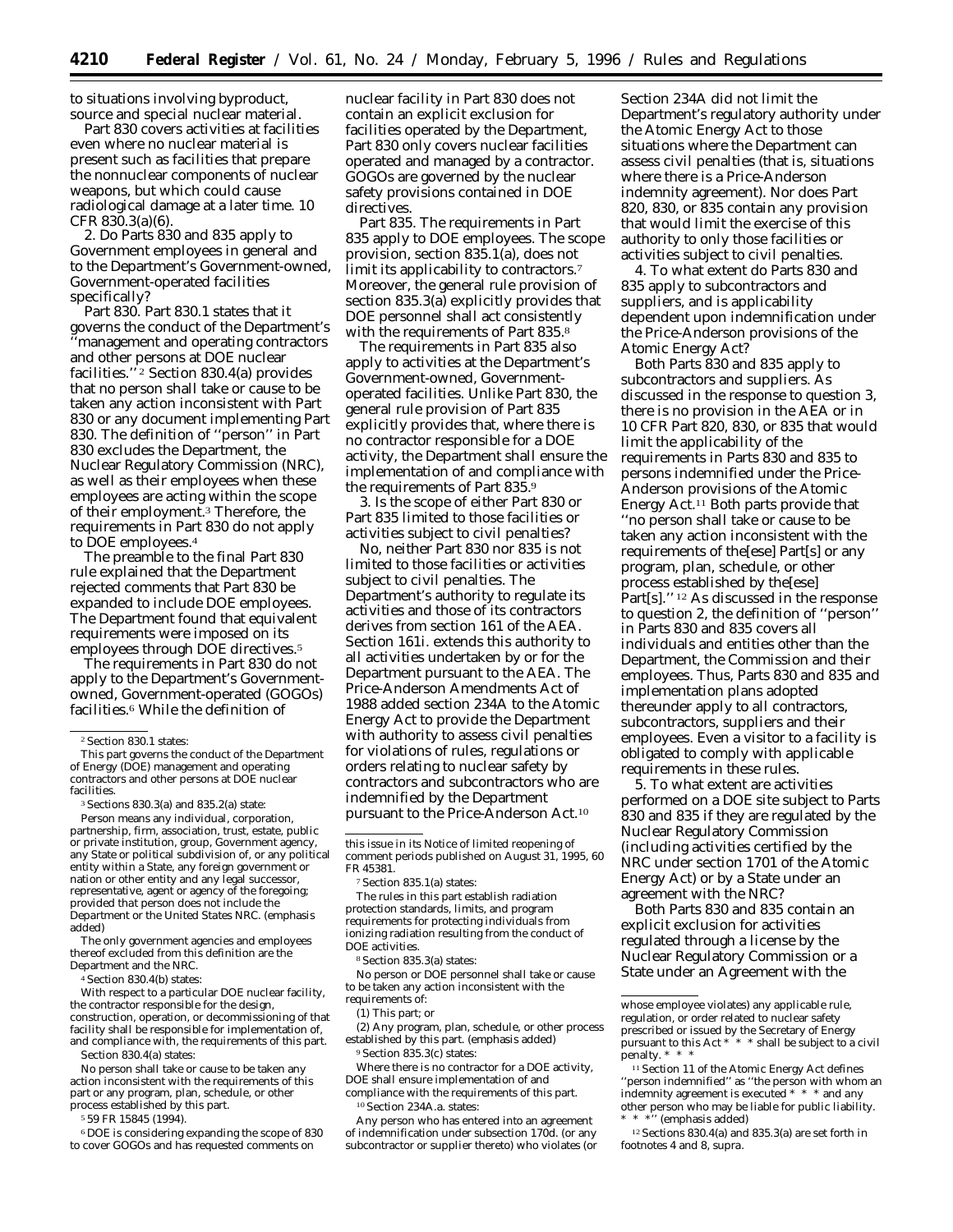NRC<sup>13</sup> (or certified by the NRC under section 1701 of the Atomic Energy Act).14 This exclusion is intended to prevent an activity from being subject to dual regulation under the Atomic Energy Act. The exclusion is not intended to permit activities to escape regulation and thus applies only to the portion of a facility or activity conducted pursuant to a NRC license or certification or state authorization derived from an agreement with the NRC.

6. To what extent are DOE activities performed off a DOE site subject to Parts 830 and 835, and what is the effect if these activities are performed on a site regulated by the Nuclear Regulatory Commission or by an Agreement State?

Part 830/Offsite Activities. Part 830 provides that it ''governs the conduct of the Department of Energy (DOE) management and operating contractors and other persons at DOE nuclear facilities.'' 10 CFR 830.1 (emphasis added) Section 830.3 provides that a ''nuclear facility'' may be either a ''reactor'' or a ''nonreactor nuclear facility.'' 15 ''Nonreactor nuclear facility

14Section 830.2 states:

This part does not apply to:

(a) Activities that are regulated through a license by the Nuclear Regulatory Commission (NRC) or a State under an Agreement with the NRC, including activities certified by the NRC under section 1701 of the Atomic Energy Act.

Section 835.1(b) states:

The requirements in this part do not apply to:

(1) Activities that are regulated through a license by the Nuclear Regulatory Commission or a State under an Agreement with the Nuclear Regulatory Commission, including activities certified by the Nuclear Regulatory Commission under section 1701 of the Atomic Energy Act.

15Section 830.3(a) states:

*Nuclear facility* means reactor and nonreactor nuclear facilities.

\* \* \* \* \* *Non-reactor nuclear facility* means those activities or operations that involve radioactive and/or fissionable materials in such form and quantity that a nuclear hazard potentially exists to the employees or the general public. Incidental use and generating of radioactive materials in a facility operation (e.g., check and calibration sources, use of radioactive sources in research and experimental and analytical laboratory activities, electron microscopes, and X-ray machines) would not ordinarily require the facility to be included in this definition. Transportation of radioactive materials, accelerators and reactors and their operations are not included. The application of any rule to a nonreactor nuclear facility shall be applied using a graded approach. Included are activities or operations that:

(1) Produce, process, or store radioactive liquid or solid waste, fissionable materials, or tritium; (2) Conduct separations operations;

means those activities or operations that involve radioactive or fissionable material in such form and quantity that a nuclear hazard potentially exists to the employees or the general public.'' 16 Thus, nonreactor facility includes not just facilities but activities and operations. However, because Part 830 applies only *at a DOE* nuclear facility, Part 830 applies only at DOE operations and activities and would not apply, for example, at a supplier's facility.<sup>17</sup>

Part 835/Offsite Activities. Part 835 is not limited to DOE activities at a DOE facility. Part 835 applies to the ''conduct of DOE activities.'' 18 ''DOE activities'' include ''an activity taken for or by the DOE that has the potential to result in \* \* \* exposure \* \* \* to radiation or radioactive material.'' 19 Thus, Part 835

(4) Conduct fuel enrichment operations;

(5) Perform environmental remediation or waste management activities involving radioactive materials; or

(6) Design, manufacture, or assemble items for use with radioactive materials and/or fissionable materials in such form or quantity that a nuclear hazard potentially exists.

\* \* \* \* \* *Reactor* means \* \* \* the entire nuclear reactor facility, including the housing, equipment, and associated areas devoted to the operation and maintenance of one or more reactor cores. \*

16 10 CFR Part 830.3(a). Neither the AEA nor Part 830 limits the meaning of radioactive or fissionable material. In the preamble to the final rule that adopted Part 830, the Department rejected comments that requested a threshold to exclude coverage of low hazard facilities and reaffirmed its intent to cover all facilities that involve radioactive material in such form and quantity that a nuclear hazard potentially exists. See comment 9 and the response thereto, 59 FR 15844 (1994). In the same preamble, the Department stated that the definition of hazard in Part 830 is intended to cover ''all situations with any potential to cause harm to people, facilities, or the environment.'' See comment 7 and the respose thereto, 59 FR 15488 (1994). We are considering limiting the scope of Part 830 to those nuclear facilities classified as category 3 or higher in DOE Standard 1027. See Notice of Limited Reopening of Comment Periods, 60 FR 45381, August 31, 1995.

The only activities involving radioactive or fissionable materials not covered are those explicitly excluded by the definition of ''nonreactor nuclear facility,'' that is, activities that involve (1) transportation of radioactive material, (2) accelerators, or (3) the incidental use or generation of radioactive material associated with devices such as check and calibration sources, electron microscopes, and X-ray machines. While some activities at nuclear weapons facilities are excluded from coverage pursuant to section 830.2, these facilities are nonetheless nuclear facilities for purposes of section 830.3 and most activities at these facilities are covered by Part 830.

17 DOE is considering expanding the scope of 830 to include those off-site activities that may affect the safe management of DOE sites and has requested comments on this issue in its Notice of Limited Reopening of Comment Periods published on August 31, 1995 in the **Federal Register**, 60 FR 45381.

18See footnote 7.

covers activities performed off a DOE site and would include, for example, an action taken for DOE by a supplier at the supplier's faciltiy.20

Effect of NRC or State Licensing on Applicability of Parts 830 and 835. DOE activities that are subject to Nuclear Regulatory Commission licensing or certification or to Agreement State regulation are excluded from regulation under Parts 830 and 835. See answer to Question 5 above. With respect to activities regulated by a State, this exclusion only applies to the extent the State is regulating pursuant to AEA authority derived through an Agreement with the NRC.

7. To what extent do Parts 830 and 835 apply to activities performed under cooperative agreements, grants, and work-for-others?

Parts 830 and 835 apply to activities undertaken pursuant to the Department's authority under the Atomic Energy Act, including arrangements involving activities under cooperative agreements, grants, and work-for-others pursuant to its authority under section 31 (Research Assistance) and section 33 (Research For Others) of the AEA. Because neither Part 830 nor Part 835 contain any explicit exclusion of activities performed under work-forothers arrangements, cooperative agreements, or grants, the requirements in Parts 830 and 835 apply to such activities to the same extent the requirements apply to other activities undertaken pursuant to the Department's authority under the AEA.

Section 31d. of the Atomic Energy Act provides that arrangements under that section (cooperative agreements and grants) ''shall contain such provisions (1) to protect health [and] (2) to minimize danger to life and property \* \* \* as the [Department] may determine.'' Thus, the Department has discretion to exclude from a particular arrangement some or all of the requirements in Parts 830 and 835.

Although the requirements of Parts 830 and 835 apply to arrangements other than contracts, civil penalty assessments are authorized only for a

20The scope of Part 835 is also broader than 830 in that it does not exclude accelerators, transportation activities or incidental use of radioactive materials that are excluded from the definition of nonreactor nuclear facility in 830. See comment 11 and response thereto in the preamble to the final Part 835 rule, 59 FR 15845 (1994).

<sup>&</sup>lt;sup>13</sup> Section 274 of the Atomic Energy Act provides that the NRC can enter into an agreement with a State to permit the State to regulate byproduct, special nuclear, and source material in certain specified situations. To the extent the NRC exercises this provision to transfer authority to a State, the State is considered an ''Agreement State.''

<sup>(3)</sup> Conduct irradiated materials inspections, fuel fabrication, decontamination, or recovery operations;

<sup>19</sup>Section 835.2(a) states:

*DOE activities* means an activity [sic] taken for or by the DOE that has the potential to result in the occupational exposure of an individual to radiation or radioactive material. The activity may be, but is not limited to, design, construction, operation, or decommissioning. To the extent appropriate, the activity may involve a single DOE facility or operation or a combination of facilities and operations, possibly including an entire site.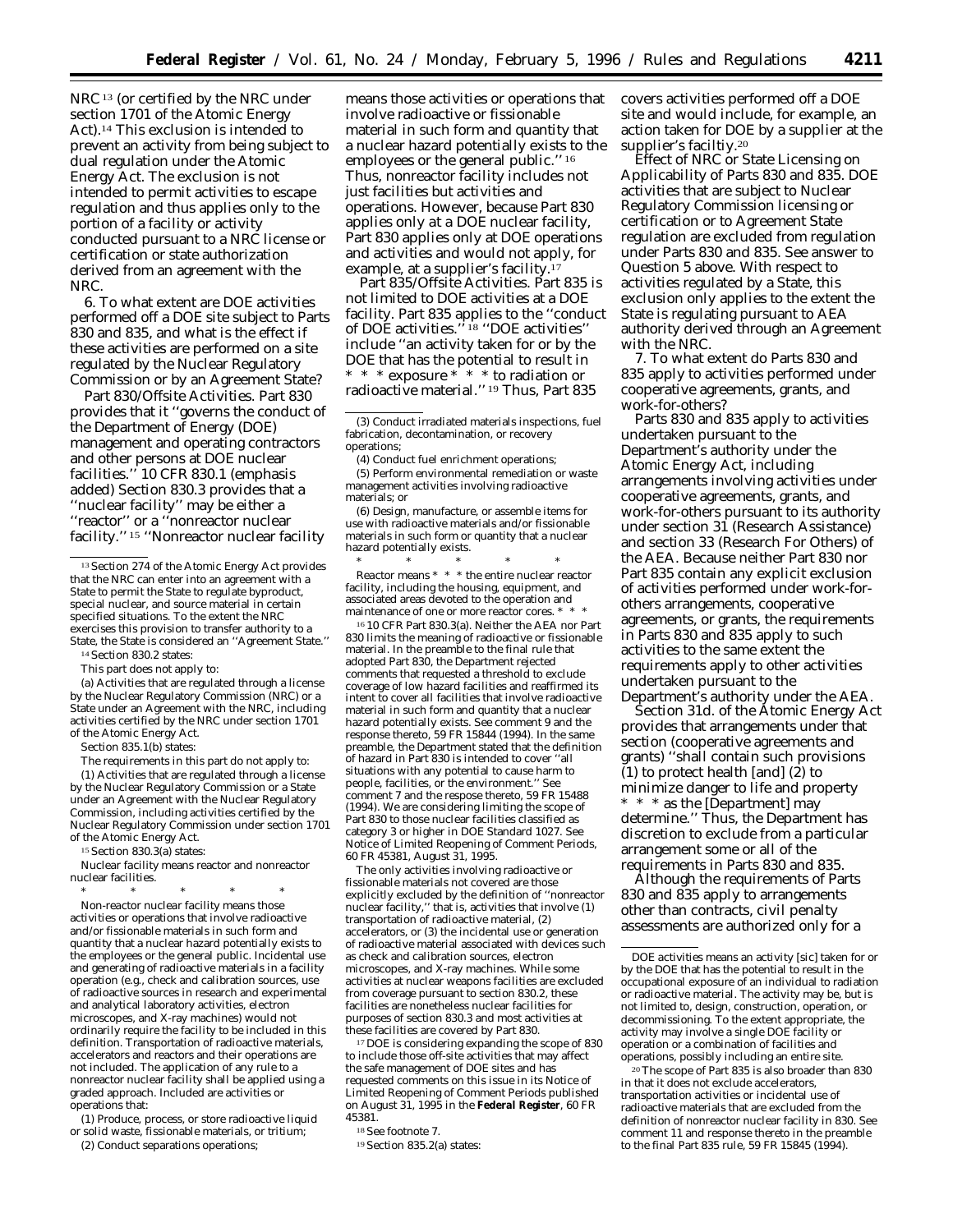''person who may conduct activities under a contract with the Department of Energy  $* * *$ " and any subcontractor or supplier thereto. Civil penalties are not authorized for activities conducted under a cooperative agreement, grant, or work-for-others arrangement, as distinguished from a contract. See Sections 234Aa. and 170d.(1)(A) of the AEA and the answer to question 8 below.

8. May DOE assess civil penalties against persons other than contractors indemnified under the Price-Anderson provisions of the Atomic Energy Act?

Civil penalties apply only to contractors who are indemnified under the Price-Anderson Act and any subcontractors and suppliers thereto.

Section 234A of the AEA authorizes civil penalties assessment for contractors of the Department (or any subcontractor or supplier thereto) that have entered into a Price-Anderson indemnity agreement with the Department. Section 170d.(1)(A) of the AEA mandates a Price-Anderson indemnity agreement between the Department and a contractor if activities by the contractor for the Department involve the risk of public liability.21 Section 11 of the Atomic Energy Act defines public liability as ''any legal liability arising out of or resulting from a nuclear incident'' and defines nuclear incident as ''any occurrence \* \* \* causing [damage or injury] \* \* \* arising out of or resulting from \* \* \* source, special nuclear, or byproduct material.''

Section 234A further limits civil penalties to situations where a contractor (or any subcontractor or supplier thereto) violates any applicable rule, regulation, or order of the Secretary of Energy relating to nuclear safety. 10 CFR Part 820 sets forth the procedural rules for DOE nuclear activities, including the procedures for assessing civil penalties. Part 820 defines nuclear safety requirement broadly to include all ''enforceable rules, regulations, or orders relating to nuclear safety adopted by DOE.\* \* \*'' 22 Section 820.20(b) limits

the basis for assessment of civil penalties to violations of a DOE Nuclear Safety Requirement, *i.e.,* one set forth in the Code of Federal Regulations, a Compliance Order under part 820, or a plan or program implementing those provisions.23 Thus, the requirements in Parts 830 and 835 form part of the set of nuclear safety requirements which, if violated, provide a basis for the assessment of civil penalties.

Therefore, only a Price-Anderson indemnified DOE contractor, and any subcontractor or supplier thereto, who violates a nuclear safety requirement of the type listed in section 820.20(b), may be assessed a civil penalty by the Department.

9. Are there any indemnification provisions other than the Price-Anderson provisions that apply to DOE facilities and activities and, if so, could such indemnification be used to invoke civil penalties for violations of Parts 830 and 835 or the applicability of the requirements in Parts 830 and 835?

Although there are other indemnification provisions that could be applied to DOE facilities and activities, there are no other indemnification provisions that could be used to invoke civil penalties under section 234A of the AEA. Section 170d.(1)(B)(i)(I) of the Atomic Energy Act provides that agreements of indemnification under the Price-Anderson provisions of that Act shall be the ''exclusive means of indemnification for public liability arising from activities'' conducted under a contract with the Department. This restriction on the Secretary's use of indemnity authority is directed to indemnification for public liability. With respect to situations involving liability other than public liability as defined in section 11 of the AEA,24 other indemnification provisions (such as Public Law 85–804) may be available.

As discussed in the response to question 8, civil penalties under section

23Section 820.20(b) provides that the basis for the assessment of civil penalties is a violation of: (1) Any DOE Nuclear Safety Requirement set

forth in the Code of Federal Regulations;

(2) Any Compliance Order issued pursuant to subpart  $\dot{C}$  of this part; or

(3) Any program, plan, or other provision required to implement any requirement or order identified in paragraphs (b)(1) or (b)(2) of this section.

24See discussion in the answer to Question 8 above, regarding the definition of public liability.  $25$  Sections 830.2(c) and 835.1(b)(3).

234A may be assessed only with respect to contractors indemnified under the Price-Anderson provisions of the AEA. The requirements of Parts 830 and 835, however, may be applied to DOE facilities or activities whether or not such facilities or activities are covered by DOE indemnification. As discussed in the response to question 3, section 161 of the AEA is the authority for the requirements in Parts 830 and 835 and the exercise of this authority is not dependent on whether the Department provides an indemnification for liability resulting from the activities to which the requirements apply.

10. What is the purpose of the exclusion in Parts 830 and 835 for activities conducted under the Nuclear Explosives and Weapons Safety Program relating to the prevention of accidental or unauthorized nuclear detonations and what activities are intended to be included within the scope of this exclusion?

Parts 830 and 835 contain identical exclusions for ''[a]ctivities conducted under the Nuclear Explosives and Weapons Safety Program relating to the prevention of accidental or unauthorized nuclear detonations.'' 25 This exclusion is drafted narrowly to cover only those activities necessary to prevent an accidental or unauthorized nuclear detonations (that is, where the component parts of a nuclear weapon have been assembled in a manner such that a nuclear detonation could take place). The basis for this exclusion is the paramount importance of preventing accidental or unauthorized nuclear detonations and ensuring that the requirements in Parts 830 and 835 do not come into conflict with activities necessary to prevent any such detonation.

However, these exclusions are not intended to relieve the person responsible for a DOE nuclear facility or a DOE activity from complying with the requirements in Parts 830 and 835 to the extent they do not interfere with the conduct of activities undertaken to prevent an accidental or unauthorized nuclear detonation. For example, under Part 830, a contractor must develop and implement a Quality Assurance Program for a nuclear facility where nuclear weapons are or may be present. A provision within the Quality Assurance Program may be disregarded, however, to the extent it limits the conduct of an activity to prevent the detonation of a nuclear weapon. Under Part 835, for example, a contractor must implement and comply with the radiological posting requirements with respect to a

<sup>21</sup>Section 170d.(1)(A) states:

<sup>[</sup>T]he Secretary shall \* \* \* enter into agreements of indemnification \* \* \* with any person who may conduct activities under a contract with the Department of Energy that involve the risk of public liability.\* \* \*

<sup>22</sup>Part 820.2(a) states:

*DOE Nuclear Safety Requirements* means the set of enforceable rules, regulations, or orders relating to nuclear safety adopted by DOE (or by another agency if DOE specifically identifies the rule, regulation, or order) to govern the conduct of persons in connection with any DOE activity and includes any programs, plans, or other provisions intended to implement these rules, regulations, orders, a Nuclear Statute [that is, any statute or

provision of a statute that relates to a DOE nuclear activity and for which DOE is responsible], the [Atomic Energy] Act, including technical specifications and operational safety requirements for DOE nuclear facilities. For purposes of the assessment of civil penalties, the definition of DOE Nuclear Safety Requirements is limited to those set forth in 10 CFR section 820.20(b). (emphasis added)